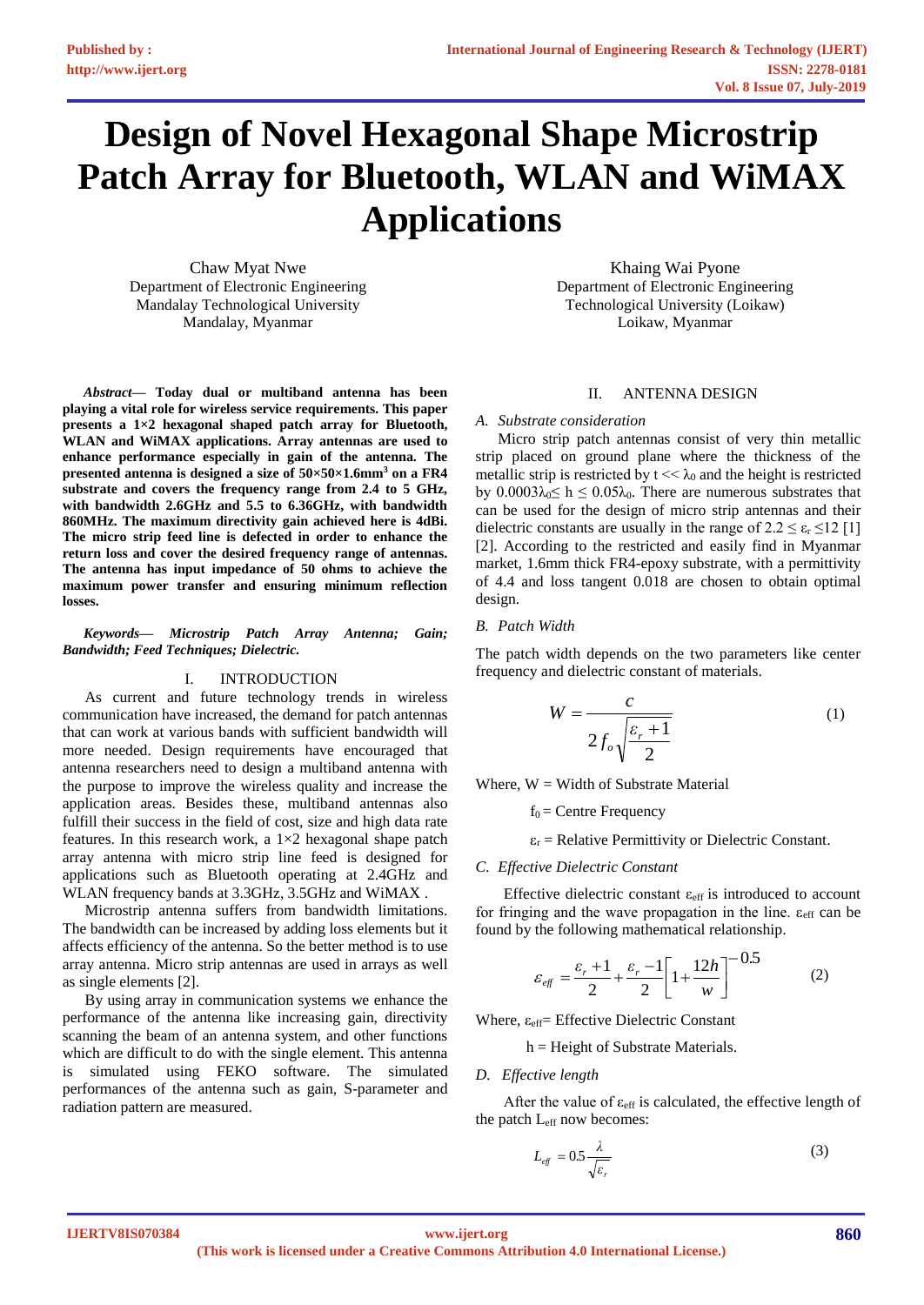# *E. Length Extension*

To calculate effective length extension at each side along the patch, ∆L by the equation:

$$
\Delta L = 0.412 \left( \frac{\varepsilon_{re} + 0.3}{\varepsilon_{re} - 0.3} \right) \frac{\left[ \frac{w}{t} + 0.264 \right] h}{\left[ \frac{w}{t} + 0.8 \right]}
$$
(4)

# *F. Patch Length*

 The dimensions the patch along its length have now been extended on each end by a distance  $\Delta L$ , the patch length (L) equation now becomes

$$
L = L_{eff} - 2\Delta L \tag{5}
$$

# *G. Other parameters for circular patch*

Other parameters for designing the hexagonal shape are reactance of circular patch and resonance frequency. Primarily, circular patch is designed to be resonated at the fundamental resonance frequency which is approximately given by:  $X_{mn}$ = 1.8411,  $f_r$  = 3.3GHz. The effective radius of the circular could be calculated based on the height, dielectric constant.

$$
f_r = \frac{X_{mn}}{2\pi a_e \sqrt{\varepsilon_r}} c
$$
\n(6)

Where,  $X_{mn}$  = Reactance of Circular Monopole Antenna

 $a_e$  = Effective radius of the circular patch

 $c =$  Velocity of light in free space.

 The effective radius of the circular could be calculated based on the height, dielectric constant.

$$
a_e = a \left[ 1 - \frac{2h}{\pi a \varepsilon_r} \left( \ln \frac{\pi}{2h} + 1.7726 \right) \right]^{\frac{1}{2}}
$$
 (7)

In the above expression, 'a' is the actual radius of the circular patch antenna.

The side length of hexagonal patch antenna is

$$
\pi a_e^2 = \frac{3\sqrt{3}}{2} s^2
$$
 (8)

Ground plane of substrate can be calculated the following.

$$
L_g = L + 6h\tag{9}
$$

$$
wg = w + 6h \tag{10}
$$

Micro strip feed line of array is

$$
L = \frac{\lambda}{4} = \frac{\lambda_0}{4\sqrt{\varepsilon_{\text{refr}}}} \tag{11}
$$

and feed line width  $W_0$ 

$$
z = \frac{120\pi}{\sqrt{\varepsilon_r \left[\frac{h}{w} + 1.393 + 0.667 \ln\left(\frac{h}{w} + 1.444\right)\right]}} \quad . \tag{12}
$$

By using above equations, hexagonal shape micro strip patch array dimensions are shown in Table 1. All of these parameters were selected to achieve compact 1x2 hexagonal shape antenna design .Here two patch elements are used and each element has same dimensions as mentioned above in order to increase antenna performance.

| <b>TABLE I.</b>   | THE DIMENSIONS OF THE DESIGNED ANTENNA |                   |           |
|-------------------|----------------------------------------|-------------------|-----------|
| Design            | Length in                              | Design            | Length in |
| <b>Parameters</b> | (mm)                                   | <b>Parameters</b> | (mm)      |
| $W_g$ , $L_g$     | 50, 24                                 | a                 | 7.5       |
| W, L              | 50,50                                  | S                 | 10        |
| $\mathrm{W_{f}}$  |                                        |                   | 1.6       |
| $W_1, W_2$        | 8.2, 10                                | $E_r$             | 4.4       |
| $L_1, L_2, L_3$   | 3, 1.4, 5                              | Feed point        | 0.35      |

Fig.1 shows the general configuration of proposed hexagonal shaped patch array. Where 1×2 diamond shaped patch array is placed over the substrate having dielectric constant of 4.4 and the thickness of substrate is 1.6mm and ground plane is printed on other side of the patch.

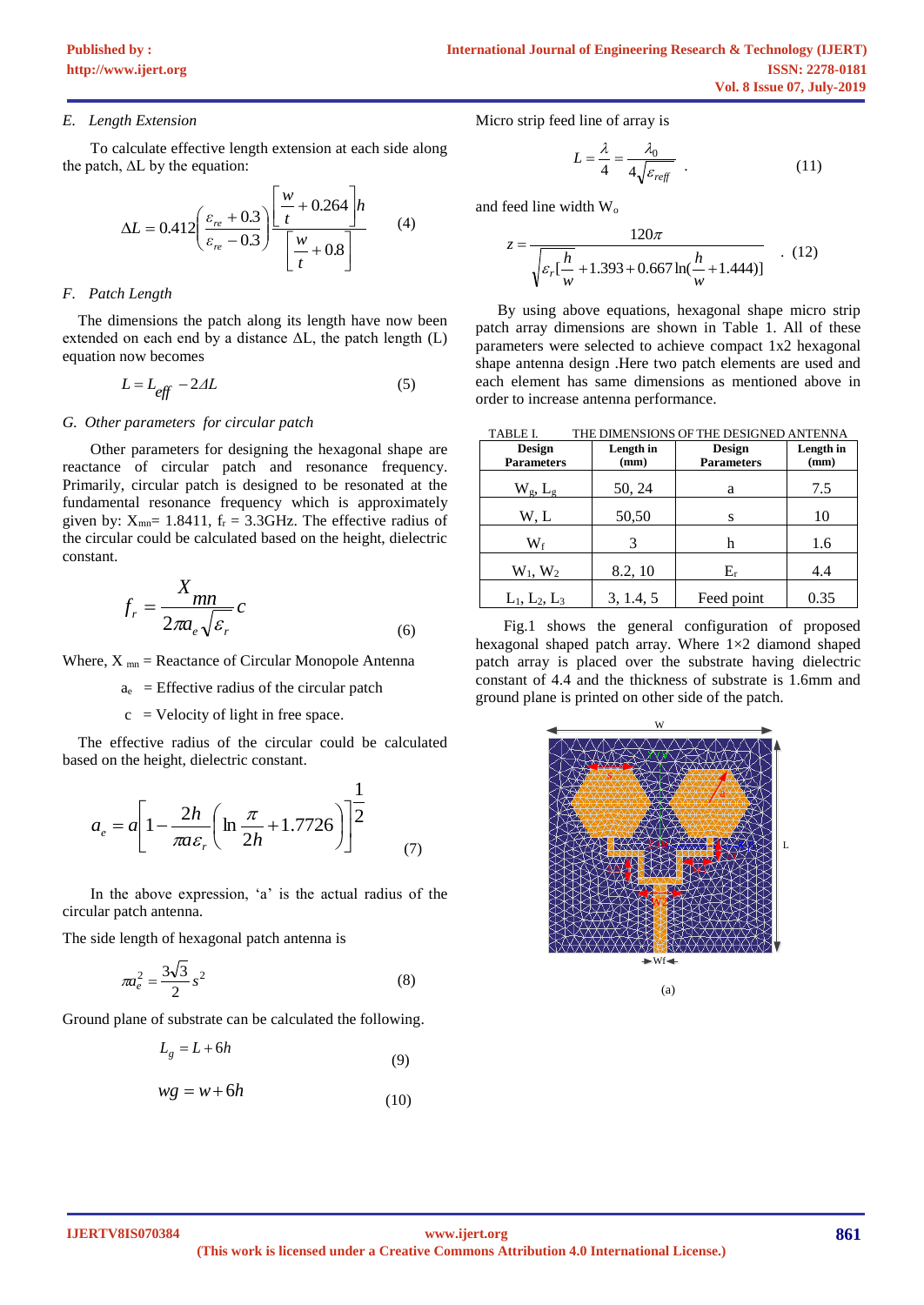

(b)

Fig.1 Design of 1x2 Hexagonal Patch Array Antennas (a) Front view (b) Bottom view

## III. RESULT

## *A. S-parameter plot for return loss versus frequency*

Return loss is an important parameter when testing an antenna. It is related to impedance matching and the maximum transfer of power theory. It is also a measure of the effectiveness of an antenna to deliver of power from source to antenna. S-calculation has been performed for hexagonal micro strip 1x2 array antennas. Fig.2 shows the antenna operates at a dual frequency band of 2.4 to 5 GHz, with bandwidth 2.6GHz and 5.5 to 6.36GHz, with bandwidth 860MHz. The simulated results shows the maximum return loss at -32dB and -50dB which can cover Bluetooth, WiMax and WLAN application.



## *B. Radiation Pattern*

The simulated radiation patterns of the designed antenna are plotted using CADFEKO EM-simulation software and validated results are given in Fig. 3 through 5 at three different resonating frequencies of (2.4GHz, 3.35GHz and 5.54GHz). The designed antenna shows radiation pattern nearly omnidirectional in H-plane and bi-directional in Eplane, provided that antenna has good radiating properties at their operating bands.



Fig. 3 XZ-Plane and YZ-Plane for Bluetooth **Theta** Phi



Fig. 4 XZ-Plane and YZ-Plane for WiMAX



## Fig. 5 XZ-Plane and YZ-Plane for WLAN

## *C. 3D Directivity Gain*

3D radiation of the antenna can be found from the Fig.6. According to the radiation pattern, the type of the antennas can be said all antennas are the bidirectional antenna. The 2x1 array types of patch can provide directivity in the range 4-4dBi.